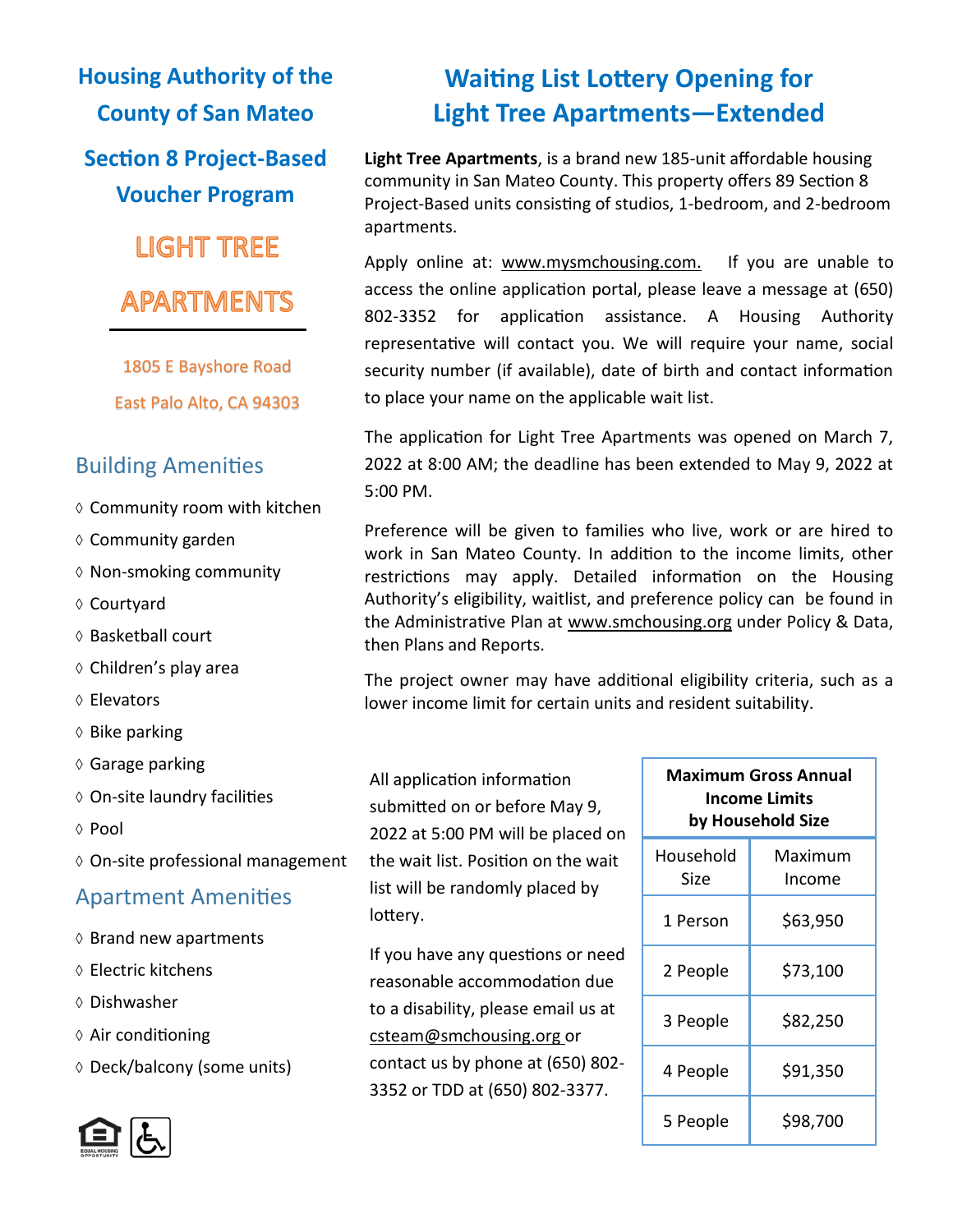**Housing Authority of the County of San Mateo Section 8 Project-Based Voucher Program LIGHT TREE APARTMENTS** 

> 1805 E Bayshore Road East Palo Alto, CA 94303

#### Servicios del Edificio

- $\diamond$  Sala comunitaria con cocina
- Jardin comunitario
- Comunidad de no fumadores
- $\Diamond$  Patio
- Cancha de Basketball
- ◇ Zona de juego para niños
- Ascensores
- $\Diamond$  Estacionamiento para bicicletas
- $\diamond$  Garages para autos
- Servicio de Lavadoras y secadoras de ropa
- Piscina
- Administración profesional

#### Comodidades del Departmento

- $\Diamond$  Departamentos nuevos por estrenar
- Cocinas eléctricas
- Lavaplatos
- Terraza/Balcón (en algunos)
- Aire acondcionado



# **Apertura de la Lista de Espera Light Tree Apartments - Extendida**

**Light Tree Apartments** es un nuevo complejo de 185 viviendas asequibles en el condado de San Mateo. Esta propiedad ofrece 89 unidades para programas de proyectos de la Sección 8 y consta de estudios y departamentos de 1 y 2 dormitorios.

Solicite en Internet: [www.mysmchousing.com](http://www.mysmchousing.com). Si no puede acceder al portal de Internet, deje un mensaje hablado en el (650) 802-3352. Un representante de Housing Authority se comunicará con usted. Necesitaremos su nombre, número de seguro social (si está disponible), fecha de nacimiento e información de contacto para colocar su nombre en la lista de espera.

La solicitud para Light Tree Apartments se abrió el 7 de marzo de 2022; el plazo se ha ampliado hasta el 9 de mayo de 2022 a las 5 PM.

Se dará preferencia a residentes del condado de San Mateo. Además de los límites de ingreso, otras restricciones pueden aplicarse. Puede encontrar información detallada sobre política de elegibilidad, lista de espera y preferencias en el Plan Administrativo de Housing Authority en www.smchousing.org/Resources / Policy & Data / Plans & Reports.

El dueño del proyecto puede tener criterios adicionales de elegibilidad, tales como límite de ingreso más bajo para ciertas unidades e idoneidad de los candidatos en la selección de residentes.

Todas las solicitudes completas enviadas a través de [www.mysmchousing.com](http://www.mysmchousing.com) hasta las 5 PM del 4 de abril de 2022 se colocarán en la lista de espera. La posición en la lista de espera será determinada aleatoriamente por sorteo.

Si tiene más preguntas o necesita acomodos razonables por discapacidad, envíenos un correo electrónico a csteam@smchousing.org o llame al (650) 802-3352 o TDD (650) 802 3377.

| Ingreso Bruto Annual<br>Límites de Ingreso<br>por tamaño de Familia |                   |
|---------------------------------------------------------------------|-------------------|
| Tamaño de<br>Familia                                                | Ingreso<br>Máximo |
| 1 Persona                                                           | \$63,950          |
| 2 Personas                                                          | \$73,100          |
| 3 Personas                                                          | \$82,250          |
| 4 Personas                                                          | \$91,350          |
| 5 Personas                                                          | \$98,700          |